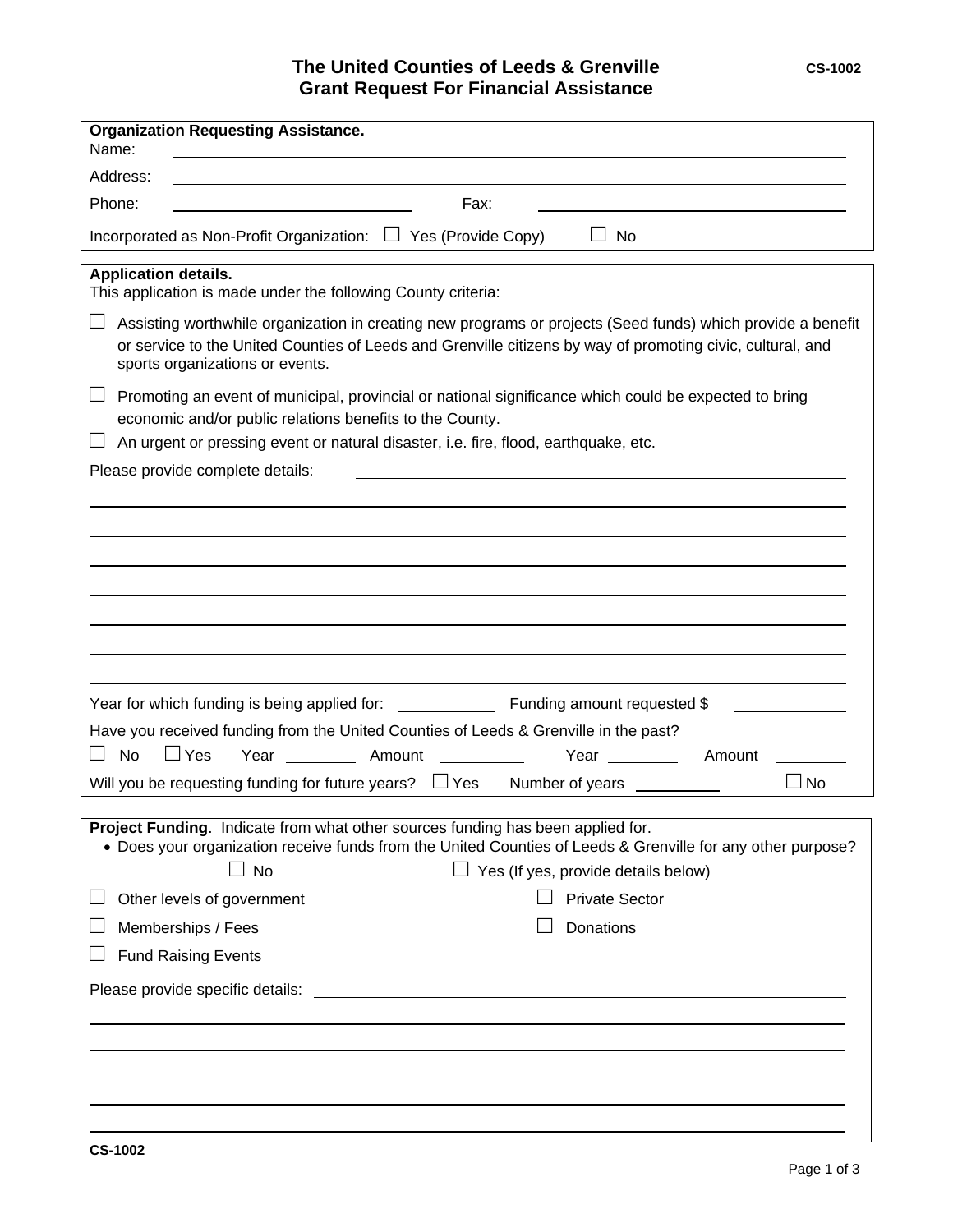| Additional documentation. Please attach the following supportive documentation:                                                                                    |          |      |
|--------------------------------------------------------------------------------------------------------------------------------------------------------------------|----------|------|
| Budget for the year in which the grant is applicable, outlining sources of revenue and expected<br>expenditures.                                                   |          |      |
| If funding was received from the United Counties of Leeds & Grenville in the previous year - a final financial<br>$\mathbf{L}$<br>statement for that years' event. |          |      |
| Letter of incorporation, and outline of the mandate of the organization.                                                                                           |          |      |
| Slate of officers, including name, address, telephone and position held.                                                                                           |          |      |
| Other documentation deemed to be of importance                                                                                                                     |          |      |
|                                                                                                                                                                    |          |      |
|                                                                                                                                                                    |          |      |
|                                                                                                                                                                    |          |      |
|                                                                                                                                                                    |          |      |
|                                                                                                                                                                    |          |      |
| Signed on behalf of the organization by authorized officers:                                                                                                       |          |      |
|                                                                                                                                                                    |          |      |
|                                                                                                                                                                    |          |      |
| Signature                                                                                                                                                          | Position | Date |
|                                                                                                                                                                    |          |      |
|                                                                                                                                                                    |          |      |
| Signature                                                                                                                                                          | Position | Date |
|                                                                                                                                                                    |          |      |
|                                                                                                                                                                    |          |      |

The United Counties of Leeds & Grenville's policy regarding grant requests for financial assistance is as follows:

- $\triangleright$  Requests will be considered based on the following criteria:
- Providing start-up (seed) funds for worthwhile organizations which provide a benefit or service to the United Counties of Leeds & Grenville's citizens, promote civic, cultural, and sports organizations or events.
- Requests for financial assistance for events of a municipal, provincial or national significance which would be expected to bring economic and/or public relations benefit to the County.
- Request for financial assistance for urgent and pressing events and natural disasters, i.e. fire, flood, earthquake, etc. will be considered on their individual merit.
- The organization must demonstrate that it is presently exploring, or has fully explored, potential funding from other sources, from other levels of government, the private sector, memberships, donations and fund raising activities.
- $\triangleright$  Organizations seeking assistance must be incorporated or in the process of applying for incorporation as a non-profit organization and/or is a registered charity.
- $\triangleright$  Organizations must demonstrate that they are seeking alternative sources of revenue on an on-going basis to achieve self-sufficiency.
- $\triangleright$  Grant applications must be submitted prior to December 1 to be included in the following years' budget.
- $\triangleright$  Grant applications must be accompanied with a budget for the year in which the grant is applicable, outlining all other sources of revenue, and expected expenditures.
- $\triangleright$  Any eligible organization may submit only one (1) application per year.
- $\triangleright$  Funds requested are to be utilized to create new programs or projects within the boundaries and jurisdiction of the United Counties of Leeds & Grenville.